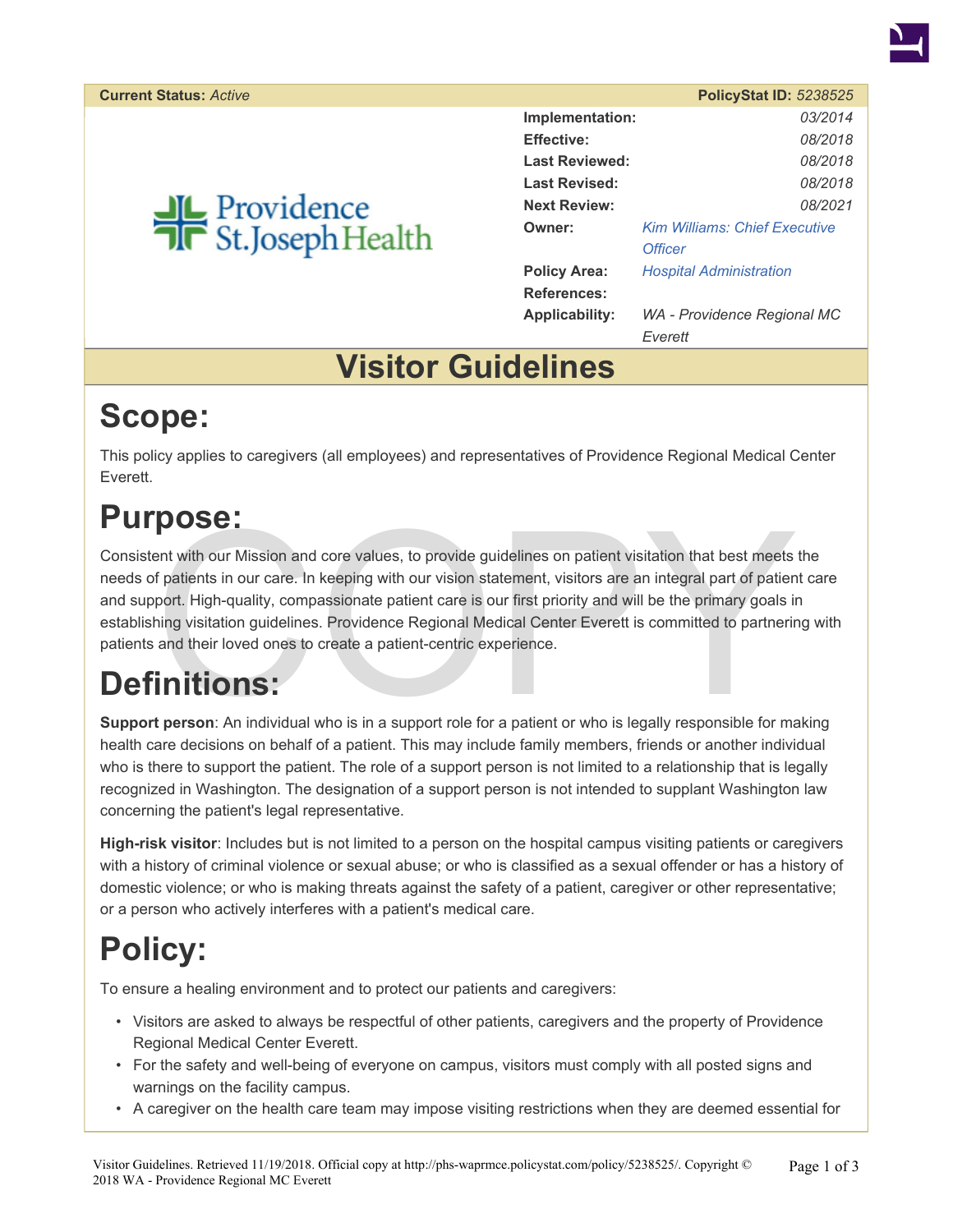the health and well-being of a patient.

- When patient care or safety is affected, visitors may be asked to leave a patient room at the discretion of the caregiver.
- Visitors with symptoms of illness, such as cold, cough, fever, open wounds, or other illness/disease that poses a risk may not be permitted to enter any patient care area.
- Visitors must follow infection control isolation protocols as outlined in Providence Regional Medical Center Everett policies.
- Visitors of patients in isolation care must comply with stated requirements, such as wearing gloves, gown and mask, when in a patient's room.
- Visitors who are identified as "high risk," as defined in this policy may be asked to follow an appropriate visitation plan that outlines visitation requirements and/or restrictions up to and including no visitation or access to the facility.
- Visitors who become loud, disruptive, or who are lingering in hallways or restricted areas may be required to leave the facility.
- Visitors may not bring non-prescribed medications or alcohol into a patient room.
- Visitors may not bring guns or weapons into the facility (with the exception of on-duty and off-duty law enforcement).

A family member or support person may stay overnight in a patient room if approved in advance by the attending nurse. Out of respect for other patients, if a patient is in a semi-private room, visitors are encouraged to make other accommodation arrangements.

other accommodation arrangements.<br>
went of a pandemic event, such as widespread influenza, hospital visitation may be limited base<br>
endations of the local county health department.<br> **g family and significant others**<br>
patie In the event of a pandemic event, such as widespread influenza, hospital visitation may be limited based on recommendations of the local county health department.

#### **Defining family and significant others**

When a patient is not able to designate who may visit, the care team may need to work with the patient's designated support person to determine visitation.

- A surrogate decision maker appointed in compliance with Washington state law may exercise the patient's right to designate visitors.
- Oral designation of a support person, regardless of the support person's legal status, is sufficient to establish the person who will designate visitation rights on the patient's behalf.
- Written confirmation of a designation is not required by Providence Regional Medical Center Everett.

When a patient has not designated visitors or a support person and becomes incapacitated, the attending nurse will consult with the charge nurse to identify appropriate visitors. Decisions can be based on the patient's previous visitors and understood preferences and acceptable documentation, such as:

- Advance directive information
- Marital relationship/status
- Existence of other legal relationship: parent-child, civil union, marriage, domestic partnership
- Shared residence
- Shared ownership of property or business
- Acknowledgement of a committed relationship, such as an affidavit

#### **After hours**

Visitors may visit during regular visitor hours. Permission from the attending nurse is required in order to stay beyond regular visitor hours. A visitor badge may be required for after hours visitation. Refer to Providence Regional Medical Center Everett procedures.